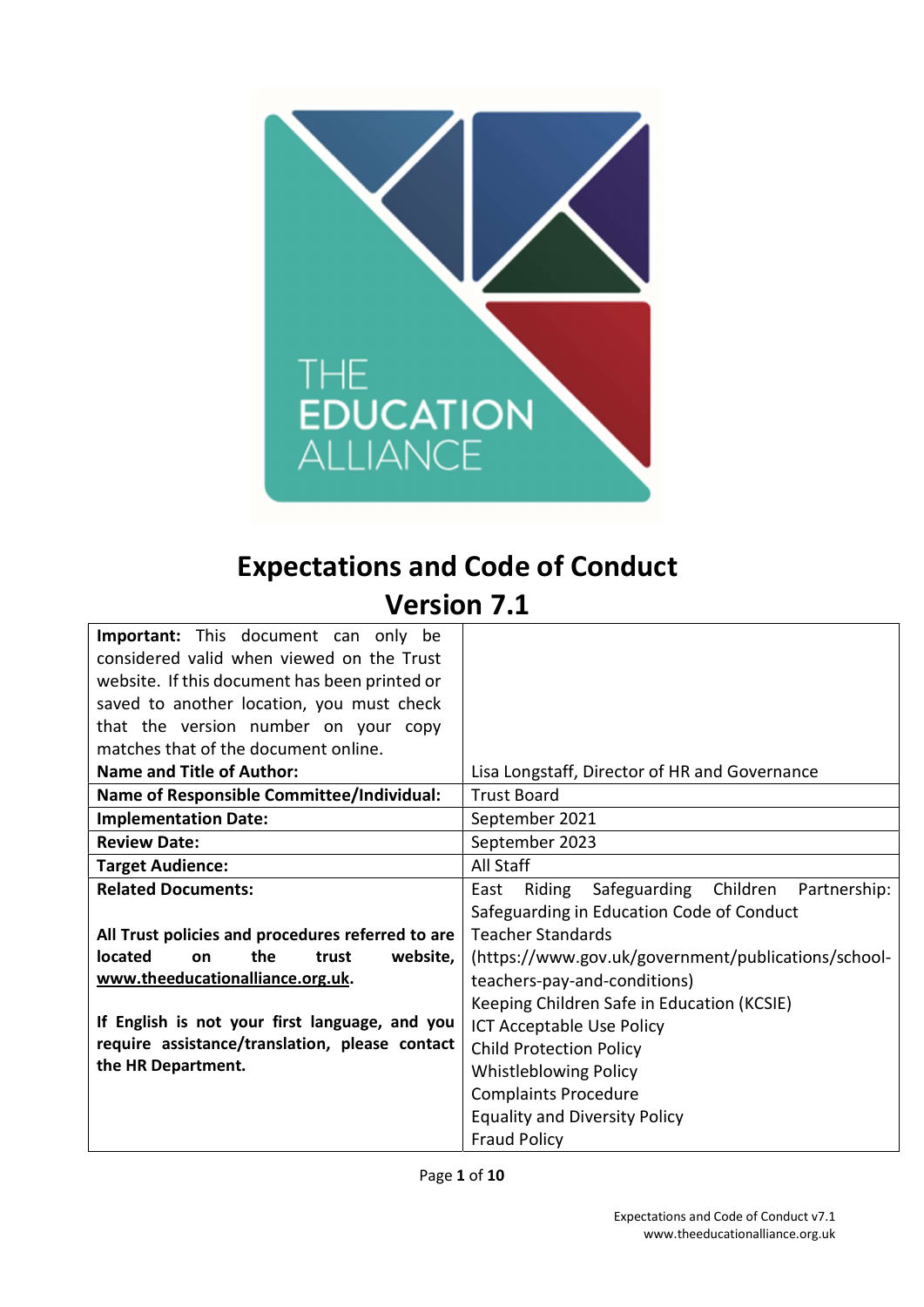| <b>Gifts and Hospitality Policy</b>         |
|---------------------------------------------|
| <b>Grievance Procedure</b>                  |
| Declarations and Conflicts of Interest      |
| <b>Prevent Policy</b>                       |
| Disclosure and Barring Service (DBS) Policy |
| Disciplinary Policy and Procedure           |

#### **Contents**

| <b>Section</b> |                                                                | Page |
|----------------|----------------------------------------------------------------|------|
|                | <b>Policy Statement</b>                                        | 3    |
| 1.             | <b>Purpose and Scope</b>                                       | 3    |
|                | 2. Roles and Responsibilities                                  | 3    |
| 3.             | <b>Equality and Diversity</b>                                  | 4    |
| 4.             | <b>Principles</b>                                              | 4    |
| 5.             | Safeguarding                                                   | 5    |
|                | 6. Professional Behaviours and Relationships                   |      |
|                | 7. General Responsibilities                                    |      |
| 8.             | <b>Disclosure of Criminal Acts</b>                             | 8    |
|                | 9. Fraud and Theft                                             | 8    |
|                | 10. Monitoring Compliance with and Effectiveness of the Policy | 9    |
|                | 11. Review                                                     | 9    |
|                | <b>Appendices</b>                                              |      |

Appendix 1 Ethical Leadership Framework 10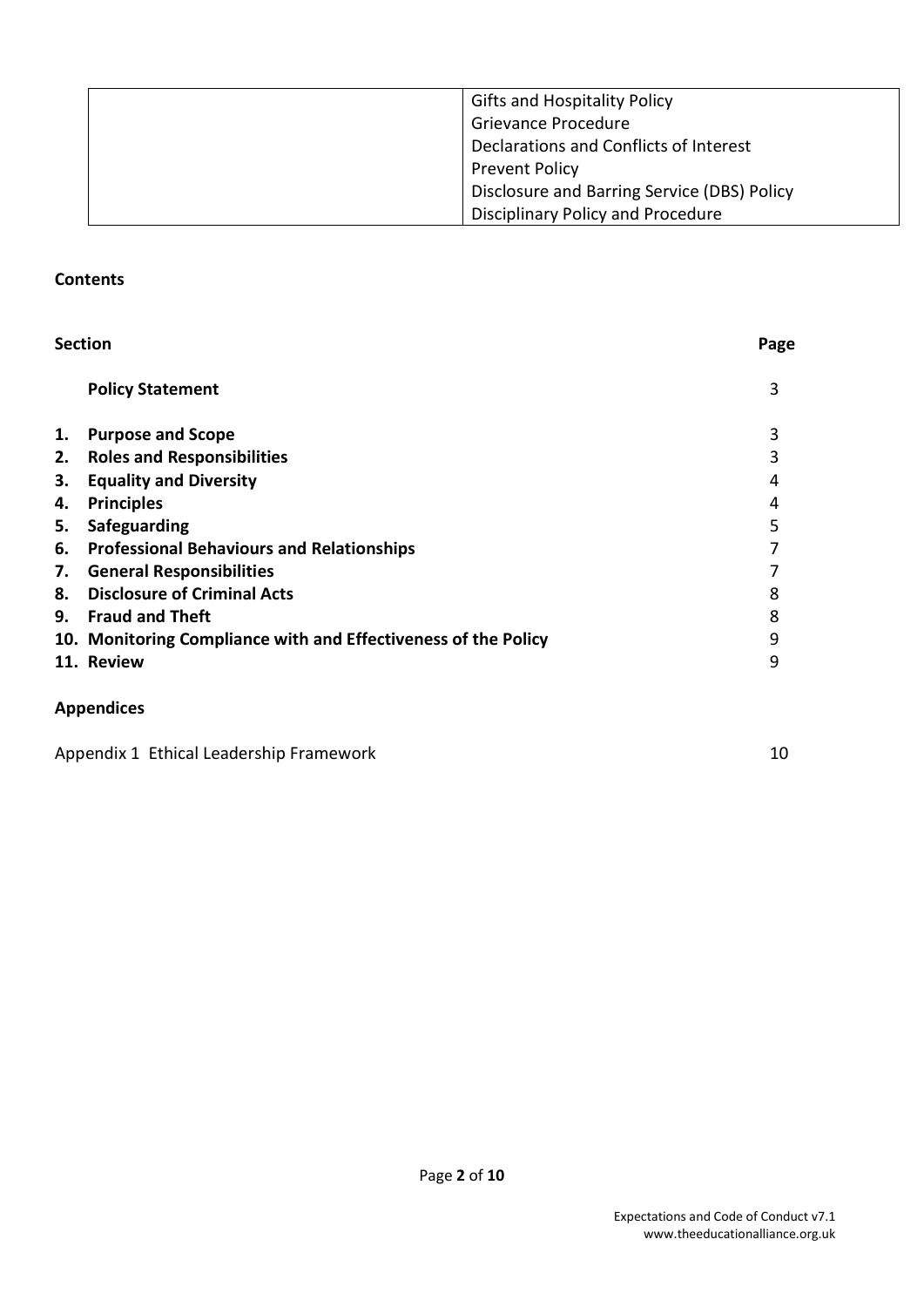### POLICY STATEMENT

We are here to make great schools and happier, stronger communities so that people have better lives. We do this by:

- Always doing what is right
- Trusting in each other and standing shoulder to shoulder
- Doing what we know makes the difference

Doing what is right means always acting with integrity, in the interests of others and being honest, open and transparent. It also means behaving appropriately at work: being courteous; working collaboratively and supporting each other; treating others with dignity and respect; tackling issues and holding yourself and others to account; listening to each other; reflecting and; acting in a calm, professional manner.

In education, we are guided by professional standards and ethics, including the seven principles of public life (the Nolan principles), Teacher standards and statutory documents, such as Keeping Children Safe in Education. The Trust also has an ethical leadership framework, which captures how our behaviours, actions and decisions support our organisational sense of purpose.

#### 1. PURPOSE AND SCOPE

All employees and any other persons working with children are required to adhere to this code. The Trust recognises the right of all staff to have a private life outside work and this policy is not intended to limit or restrict employee's choices outside working time. This code aims to help our staff protect themselves inside and outside work, and employees are reminded not to engage in behaviour in or outside the Trust, which might bring the Trust into disrepute. Breaches of this policy could result in disciplinary action and the most serious cases could result in dismissal.

The Code is compatible with the conventions contained in the Human Rights Act.

The Teacher Standards clearly set out the expectations of teachers, both in relation to their teaching and their personal conduct. These standards apply to all teaching staff employed by the trust and should be read in conjunction with this policy. All staff are encouraged to read the Teacher Standards, as they describe professional standards, some of which can apply to all roles in education.

# 2. ROLES AND RESPONSIBILITIES

The Trust Board is responsible for approving the code and ensuring it reflects the ethos of the trust.

The CEO is responsible for ensuring that staff are treated fairly and consistently in the application of this code.

The HR Department is responsible for overseeing the introduction, implementation, monitoring and review of this document and will report to the CEO and Trust Board as required. The HR Department will provide advice, guidance and support in the implementation and application of this document.

Managers and leaders are expected to read and uphold this code, tackling minor breaches and infringements swiftly and effectively, whilst seeking support and guidance when managing more serious allegations. Managers and leaders are expected to act as positive role models, ensuring their own behaviours align with the ethos, values and ethical leadership framework of the trust.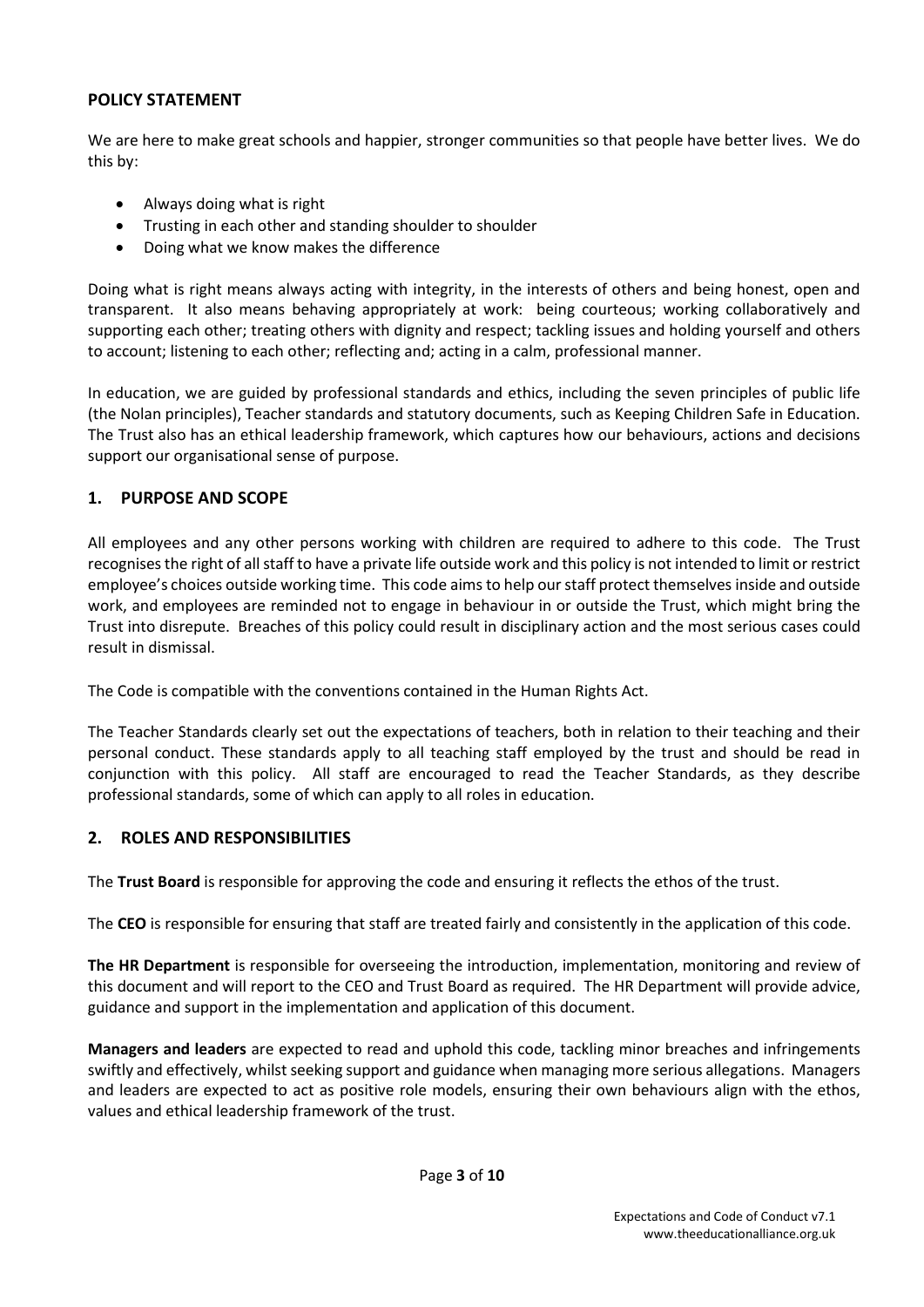Employees are expected to familiarise themselves with this code, aligning their behaviours with the code and the ethos, values and ethical leadership framework of the Trust, whilst also ensuring they don't place their own reputation and that of the trust at risk outside of work. All staff are encouraged and supported to perform at their best at work, and they are expected to adhere to the Expectations and Code of Conduct. Whilst the Trust provides advice, guidance and support, employees are responsible for their actions. The Headteacher is responsible for making the code available to staff. If any of the provisions contained within this code, related codes of practice or any other policies are not fully understood, employees must, in their own interests, seek clarification from their leadership team, HR, their Headteacher, the Executive Principal or the CEO.

# 3. EQUALITY AND DIVERSITY

The Education Alliance is committed to:

- Promoting equality and diversity in its policies, procedures and guidelines
- Ensuring staff are protected from unlawful direct or indirect discrimination resulting from a protected characteristic (e.g. age, disability, gender reassignment, marriage and civil partnership, pregnancy and maternity, race, religion or belief, sex or sexual orientation).
- Delivering high quality teaching and services that meet the diverse needs of its pupil population and its workforce, ensuring that no individual or group is disadvantaged.

# 4. PRINCIPLES

Pupils, employees, parents/carers, trustees, members and governors expect the highest standards of behaviour from our workforce. Staff must not put themselves in a position where their honesty or integrity could be called into question.

The trust employs a diverse range of staff and all staff are expected to maintain high standards of ethics and behaviour, within and outside work, by:

- Treating others with dignity and respect, building positive working relationships within appropriate parameters.
- Adhering to the organisation's policies and procedures. This includes safeguarding of pupils and professional conduct that doesn't result in others feeling bullied and/or harassed.
- Acting professionally at all times, welcoming diversity and difference, and upholding the trust's ethos, values and ethical framework.
- Maintaining high standards in their own attendance, performance and punctuality
- Working flexibly to meet the needs of the Trust wherever possible.
- Familiarising themselves with the legal and statutory requirements and responsibilities that relate to working in a school as well as their areas of work and roles.

All staff working in the Trust understand that the learning and wellbeing of young people sits at the heart of the organisation and this provides a central focus for their professional practice. Staff use their expertise to create safe, secure and stimulating learning environments and teachers take into account individual learning needs, encouraging young people to actively engage in their own learning, developing their self-esteem and confidence.

All staff are expected to treat pupils and other staff fairly, with respect, taking their knowledge, views, opinions and feelings seriously, valuing diversity, difference and individuality. They model the characteristics they are trying to inspire in young people, including enthusiasm for learning, a spirit of intellectual enquiry, honesty, tolerance, social responsibility, patience and a genuine concern for others. Staff working with pupils respond sensitively to the differences in personal circumstances and home backgrounds of young people, recognising the key role that parents and carers play in children's education.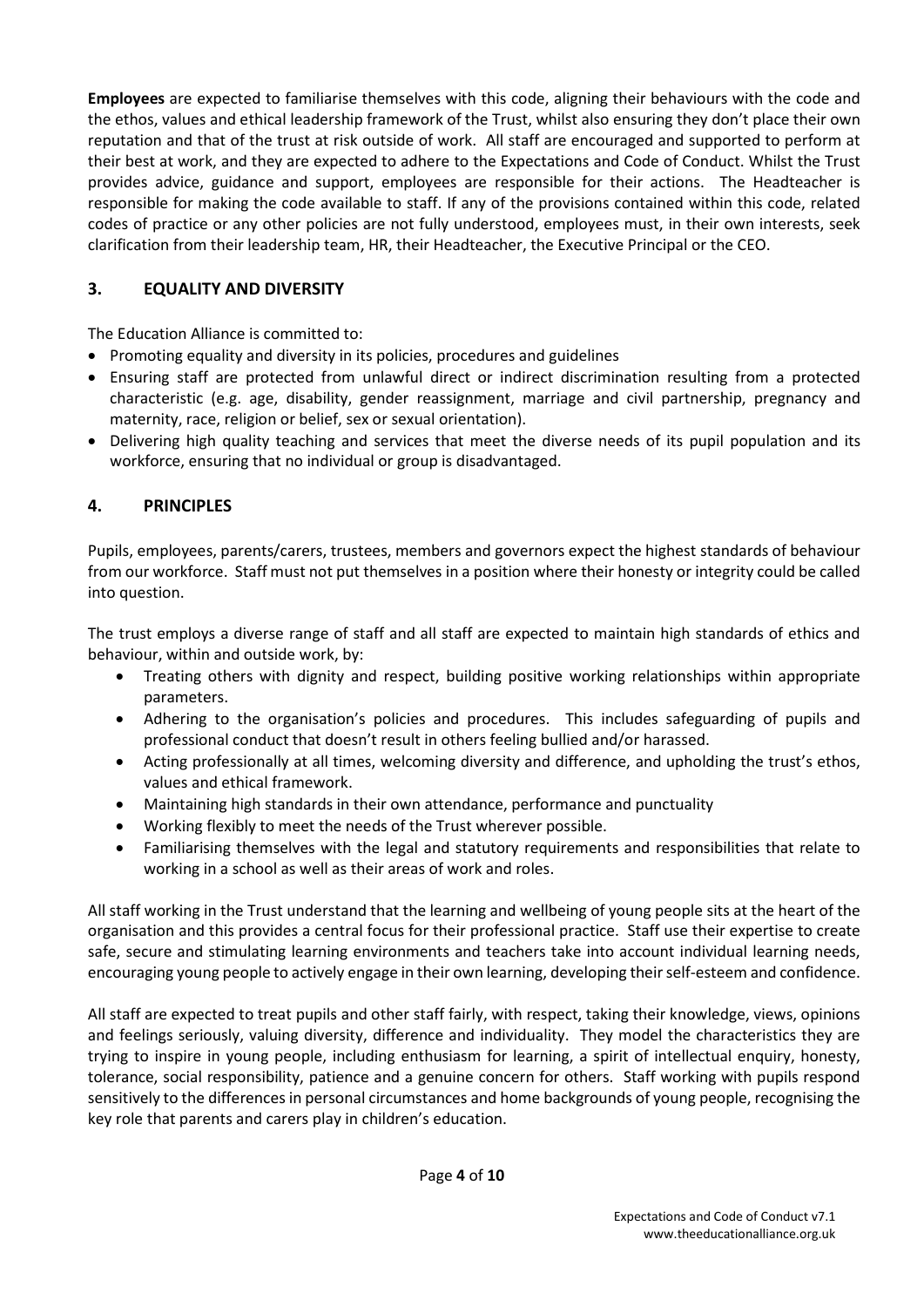Staff work collaboratively in a multi-disciplinary way, with clarity and confidence about their own role and professional standards, understanding and respecting the roles and standards of other colleagues. They are keen to learn from others' effective practice and are always ready to share their own knowledge and expertise. They respect pupil and colleague's confidentiality wherever appropriate.

Staff should be aware that certain circumstances in their private and personal lives may impact upon their job and their suitability to work with children and young people. Staff should be aware that this will include information that they may place on social networking sites (or is placed about them by others). Staff are advised to follow professional codes of conduct at all times, such as Teacher Standards. They should not behave in a manner, which would impede their ability to work with children or act as a role model.

# 5. SAFEGUARDING

All staff are expected to ensure the safeguarding of children and are required to:

- Work and behave safely and responsibly at all times, fulfilling their duty of care and ensuring they do not abuse their position of trust in any way, reviewing and reflecting on their own practice and behaviours.
- Understand that it is professionally and morally unacceptable for staff to breach safeguarding policies and procedures.
- Access appropriate training, support and advice as required, including the completion of safeguarding and child protection training as required for their role.
- Respond to any concerns about a child's wellbeing in line with the school Child Protection Policy.
- Respond in the same way to concerns that involve the behaviour of other adults in the school by following the Trust's Whistleblowing Policy and Child Protection Policy, alongside the statutory guidance, 'Keeping Children Safe in Education'.
- Understand that it is professionally, morally and in some cases legally unacceptable for staff not to carry out these responsibilities and failure to do so could result in disciplinary action.
- Be aware of current Teachers' Standards.
- If at any time a member of staff is concerned that an action or comment they have made may be misinterpreted or that a child behaves or makes a comment in a way that causes the member of staff concern in this respect, the member of staff should log their concerns immediately with the appropriate senior member of staff, such as their line manager or the Designated Safeguarding Lead (DSL).
- Report and record any incidents or indications that suggest a child or young person may have developed an infatuation with an adult, including the member of staff submitting the report.
- Always maintain appropriate professional boundaries consistently with all pupils regardless of their age, and staff must not discuss or disclose intimate, inappropriate personal details about their relationships or family life.
- Notify their line manager of any ongoing community activities or social contact with pupils' families, logging any concerns they have about contact with pupils or their families – either in the community or in the member of staff's private life, considering the appropriateness of social contact according to their role, whilst recognising and balancing this with the fact that so many of our staff and families are part of the communities we serve.
- Discuss with managers any relationship / association (in or out of school or online) that may have implications for the safeguarding of children in school and let their manager know of any relationship with a parent where it extends beyond the usual parent/professional relationship.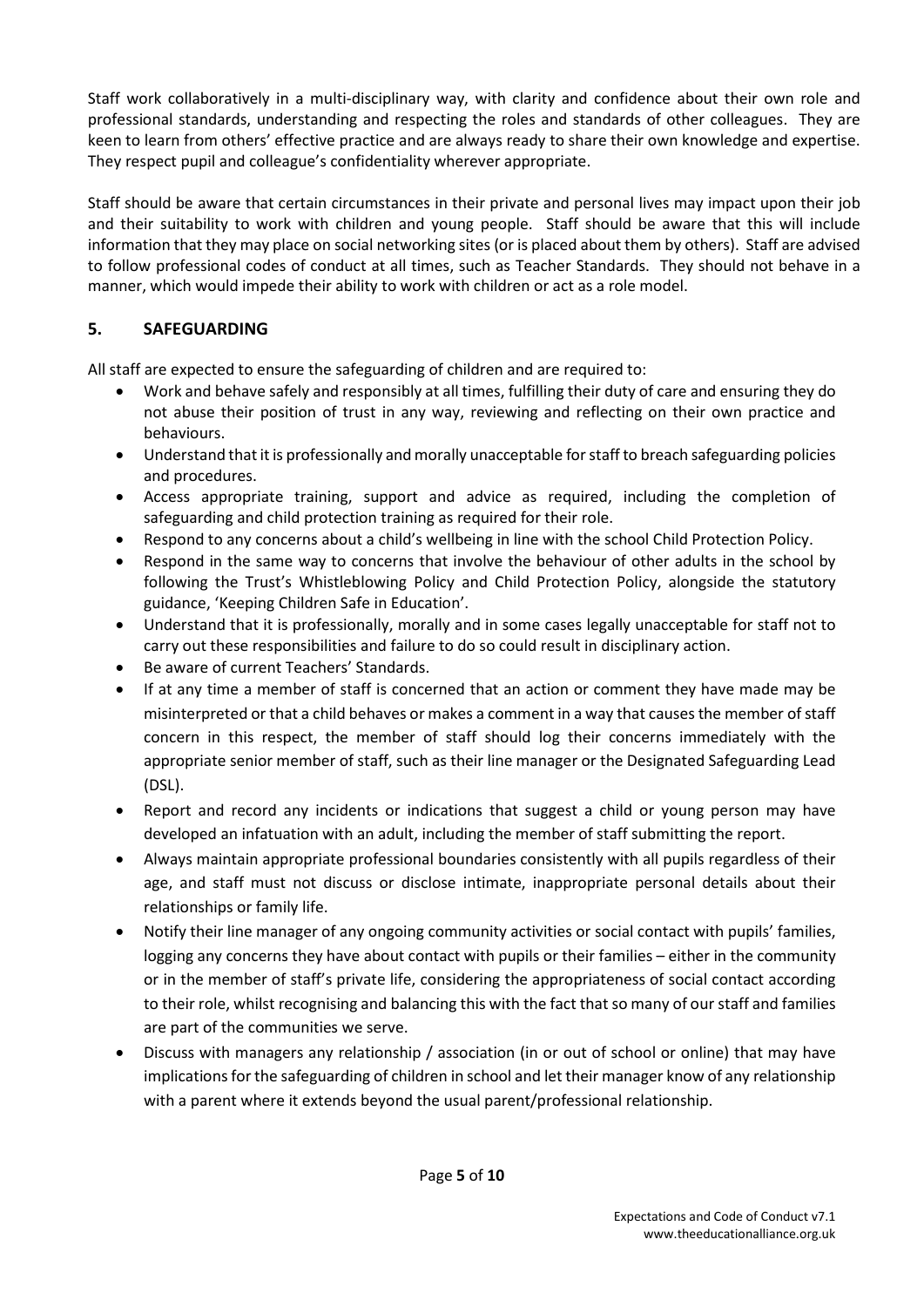Staff need to be aware that they hold a position of power over young people and this power must not be used:

- To intimidate, bully, humiliate, threaten, coerce or undermine children or young people
- To form or promote relationships which are of a sexual nature, or which may become so

Through our policies, procedures, training and guidance, we wish to ensure that we can:

- Help all staff establish safe and responsive learning environments which safeguard children
- Reduce the risk of adults being unjustly accused of unprofessional, inappropriate or abusive conduct
- Help staff to work safely to protect pupils and themselves
- Ensure that all staff are aware of what is regarded as appropriate or inappropriate conduct and practice

Staff must remain vigilant and recognise the dangers, which may arise from private interviews with individual pupils. Where possible, interviews should be conducted in a room with visual access, or with the door open, or in a room or area which is likely to be frequented by other people. Whilst it is recognised that staff must remain mindful that different circumstances require different venues, meetings with pupils away from school premises are not permitted unless specific approval by the CEO, Executive Principal or Headteacher has been obtained.

There are occasions where it is appropriate for staff to have some physical contact with a pupil, but staff need to be aware that it is crucial that in all circumstances, staff should only touch pupils in ways, which are appropriate to their professional or agreed role and responsibilities. Staff must ensure that they never touch a pupil in a way, which may be considered indecent. Staff should also be prepared to report and explain actions and accept that all physical contact is open to scrutiny.

Physical contact can be misconstrued by others and whilst such contact may be well intended, it could lead to potential allegations of a safeguarding nature; therefore, physical contact should be kept to an absolute minimum.

Physical force must not be used as punishment, nor to modify behaviour, nor to enforce compliance of a pupil. There may be occasions where it is necessary for staff to restrain a pupil physically to prevent the pupil from inflicting damage on themselves, others or property. In such circumstances, only minimum force necessary should be used in exceptional circumstances and in line with the school's policy on physical restraint. The school will ensure appropriate training is available to staff regarding de-escalation and use of reasonable force.

All staff need to ensure that they:

- Do not have a sexual relationship with any pupil. Having a sexual relationship with a pupil under 18 is a criminal offence regardless of consent and allegations of a sexual relationship with a pupil of any age will be viewed as a disciplinary matter befitting gross misconduct.
- Do not have any form of communication (verbal, non-verbal or electronic) with a child or young person, which could be interpreted as sexually suggestive or provocative.
- Do not make sexual remarks to, or about, a child or young person.
- Do not discuss your own sexual relationships, experiences or preferences with or in the presence of children or young people.
- Do not have private electronic messaging with pupils or send messages from their private accounts/devices, and they must ensure all communications with pupils are made through official mechanisms (e.g. school established email accounts).

Comments by staff to pupils can be misconstrued, therefore as a general principal; staff must not make unnecessary comments, which may be construed as having a sexual connotation. It is also unacceptable for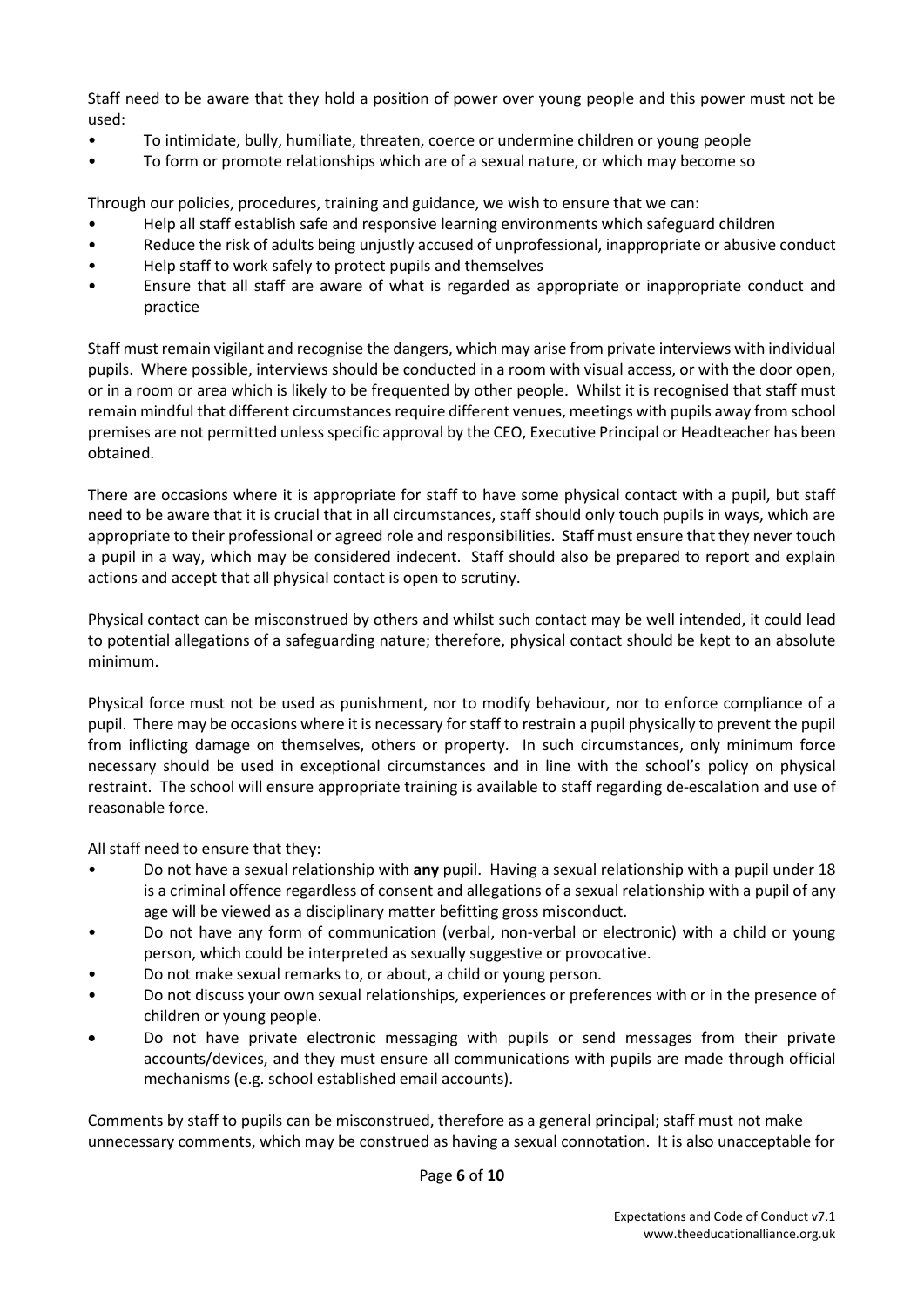staff to introduce or encourage a debate amongst pupils, which could be construed as having a sexual connotation that is unnecessary given the context of the lesson. However, it is also recognised that a topic raised by a pupil is best addressed rather than ignored.

Use of insensitive or unduly disparaging or sarcastic comments is unacceptable. Teaching materials of a sensitive nature could also be misinterpreted; therefore, staff are expected to use their professional judgement and they should seek advice if unsure.

# 6. PROFESSIONAL BEHAVIOURS AND RELATIONSHIPS

All staff are expected to behave in a professional way that is not offensive to others and that cannot be deemed as bullying or harassment. Staff must treat colleagues and others with respect and positive regard at all times. Slurs and offensive banter will not be tolerated. All staff must contribute to and share responsibility for the corporate life of the Trust and the schools they work in. Staff must not criticise colleagues in front of parents, pupils, or other members of staff. They must respect the skills, expertise and contribution each member of staff makes, and all staff are expected to make efforts to build productive working relationships with others in the interest of the pupils. Professionalism involves using judgement to make the right decisions and the Trust's and school's policies and procedures provide staff with additional guidance and clarity.

# 7. GENERAL RESPONSIBILITIES

An employee's work duties and private interests must not conflict. Employees must declare any private interests relating to their work duties.

The Trust's Prevent Policy outlines the principles and values underpinning the expectations of the Trust for preventing and responding to extremism.

Staff must not behave in a way that could place pupils, their colleagues, or themselves at risk, and must have regard to the duty of care described in the Trust's Health and Safety policies, acting in accordance with safe systems of work and codes of practice. Staff undertaking first aid must do so in line with school's First Aid Policy. Wherever possible, other adults should be made aware of the task undertaken and all incidents (no matter how minor) must be reported.

All media liaison relating to Trust and school activities is managed by communications staff employed by the trust, in conjunction with Headteachers, the Executive Principal or the CEO. If an employee has ideas for positive stories about Trust or school activities, or is approached by a journalist, they must refer to the Headteacher, Executive Principal or the CEO before any information is given verbally, via e-mail or in writing. In exceptional circumstances (e.g. field trips) where such reference cannot be made, the member of staff in charge may assume authority.

Where an employee is writing material for publication, which refers specifically to the Trust, or one of the Trust schools (e.g. articles in professional journals) the employee must notify his or her Headteacher, the Executive Principal or the CEO, prior to publication. While it is appreciated and understood that much good practice within education comes from sharing experiences and expertise, the trust reserves the right to intellectual copyright over materials, research and innovative practices, which have been developed in conjunction with or as a result of employment with the trust.

Staff should be mindful that placing information into the public domain through social media such as (but not limited to) Facebook, Twitter and LinkedIn in relation to the trust, their school, or their work in general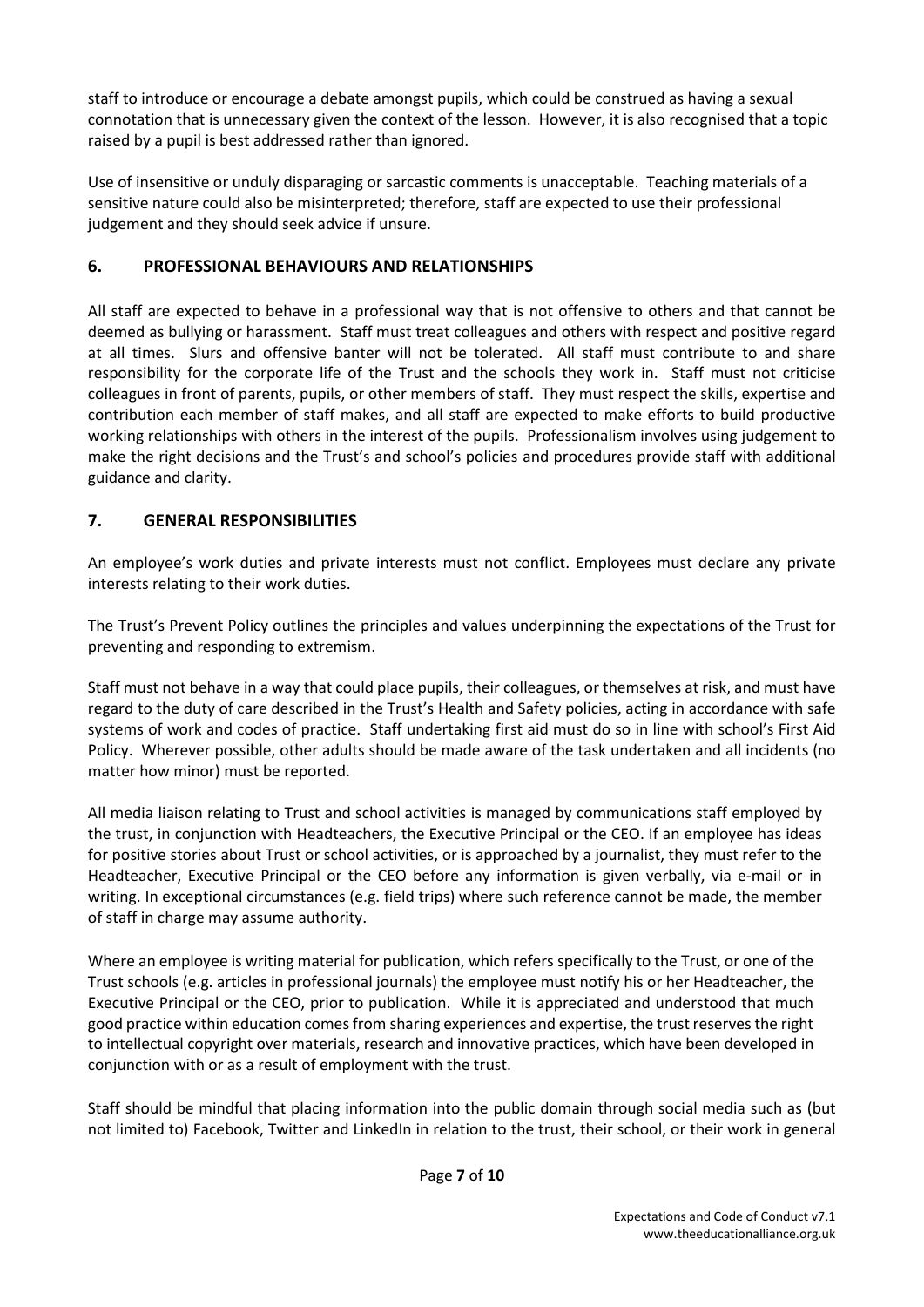would constitute communications with the media. The Trust's ICT Acceptable Use Policy provides further guidance which staff must familiarise themselves with, regarding the use of ICT and social media.

Staff must not allow their personal or political beliefs or opinions to interfere with their work.

All staff are ambassadors for the Trust, and as such, they must maintain a standard of dress and appearance that is appropriate or required for the workplace and to the work being undertaken. Staff must be clean and tidy and ensure good personal hygiene. Where clothing is provided for health, safety and hygiene and/or uniform purposes, it must be worn. This includes lanyards and ID badges.

This Code of Conduct should be read in conjunction with organisational policies that relate to employee conduct and/or the workplace or system security policies and procedures, as detailed on the front page of this document.

# 8. DISCLOSURE OF CRIMINAL ACTS

Any police investigations involving a member of staff, or charges brought against any member of staff for any criminal offence (including convictions and cautions), whether connected to their employment or not, must be reported immediately to their line manager or the HR Department. Failure to do so could be viewed as a disciplinary matter. Further information can be found in the Disclosure and Barring Service Policy, located on the trust website.

Staff whose work involves driving for the trust must declare any motoring convictions to either their HR Department, Headteacher or Executive Principal.

# 9. FRAUD & THEFT

Staff must not use their position to obtain gain for themselves, business associates, friends or family either directly or indirectly. The Governance Framework includes a Scheme of Delegation, which clearly details the decision-making powers each level of leadership has within the trust and this must be followed at all times. Senior leaders and staff involved in financial decisions in the Trust must use public funds responsibly and lawfully. They must work to ensure that the Trust and its schools use their resources prudently and within the law. The Trust's Scheme of Delegation, Financial Procedures and Regulations and those of the Education and Skills Funding Agency (ESFA) must be observed, alongside other legal and statutory requirements.

Defrauding and stealing (or attempting to do so) from the Trust, its schools or any person / organisation in any way will not be tolerated. This includes deliberate falsification of claims (e.g. time sheets, mileage and travel/subsistence allowances) with the intention of obtaining payment. Theft is a criminal offence and allegations of theft will be investigated under the trust's Disciplinary Policy and Procedure, potentially as an allegation of gross misconduct, which can result in dismissal. Staff must report genuine concerns relating to potential fraud, theft or unethical behaviour to the Headteacher, the HR Department, the Executive Principal or CEO. Further details are contained in the Whistleblowing Policy.

Any secondary employment (including voluntary work) undertaken must not conflict with the Trust or school's interests or bring it into disrepute. It must not interfere with the proper performance of a staff member's duties and must only be undertaken outside the employee's working hours. In such a case, it is the responsibility of the individual to ensure they meet with all the appropriate taxation, insurance and Working Time Regulations associated with being self-employed / an employee of another organisation.

Employees are expected to declare any other paid or voluntary work with their Headteacher or Executive Principal prior to taking it up. It is also recognised that for some staff, their substantive employment may be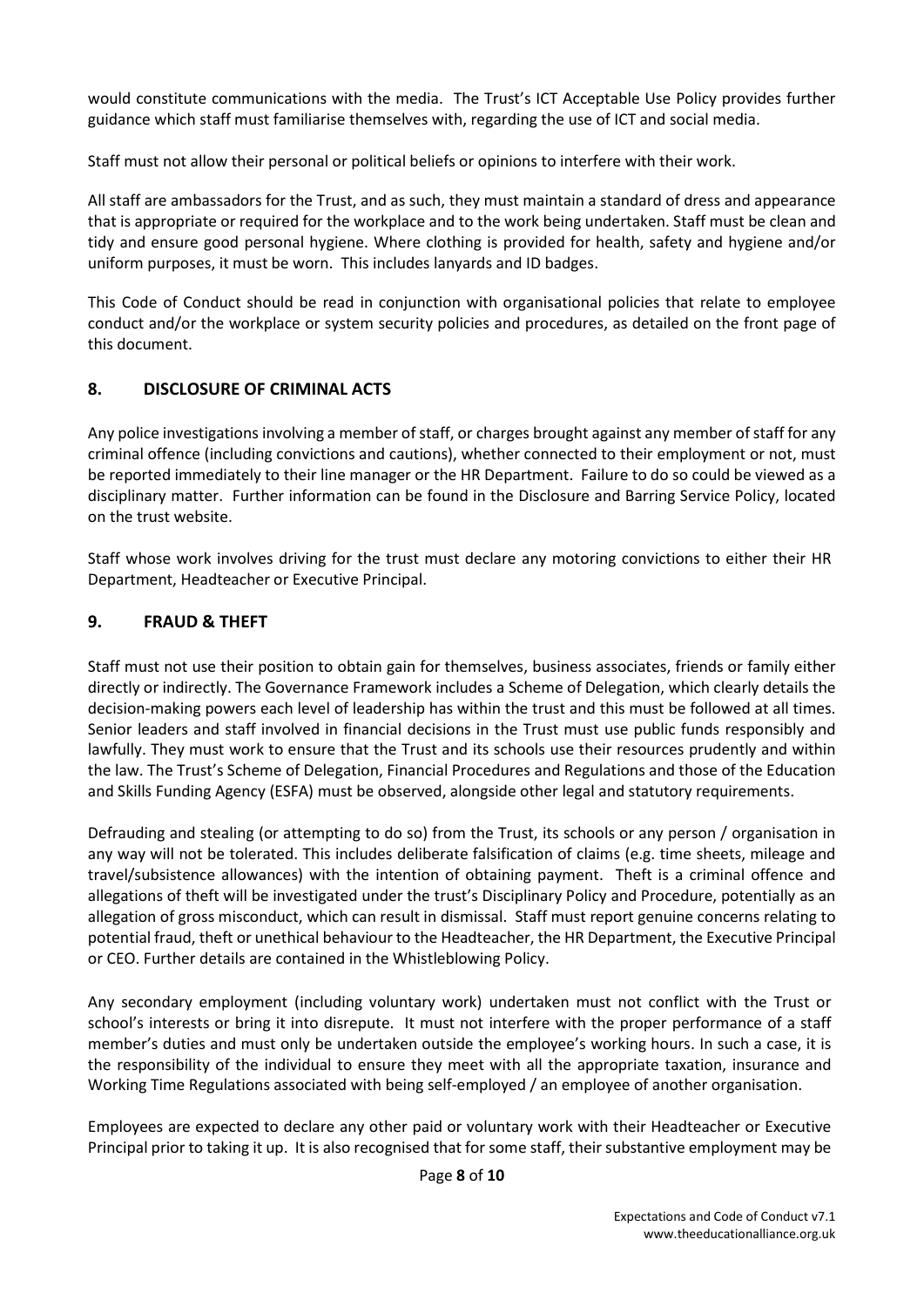in another organisation and their secondary employment is with the Trust. They must declare their substantive employment and ensure their combined work meets the requirements of the Working Time Regulations.

### 10. MONITORING COMPLIANCE WITH AND EFFECTIVENESS OF THE POLICY

Effectiveness of and compliance with this policy will be monitored by the HR Department and Local Governing Bodies.

#### 11. REVIEW

This Policy and Procedure will be reviewed within two years of the date of implementation via the Trust's JCNC.